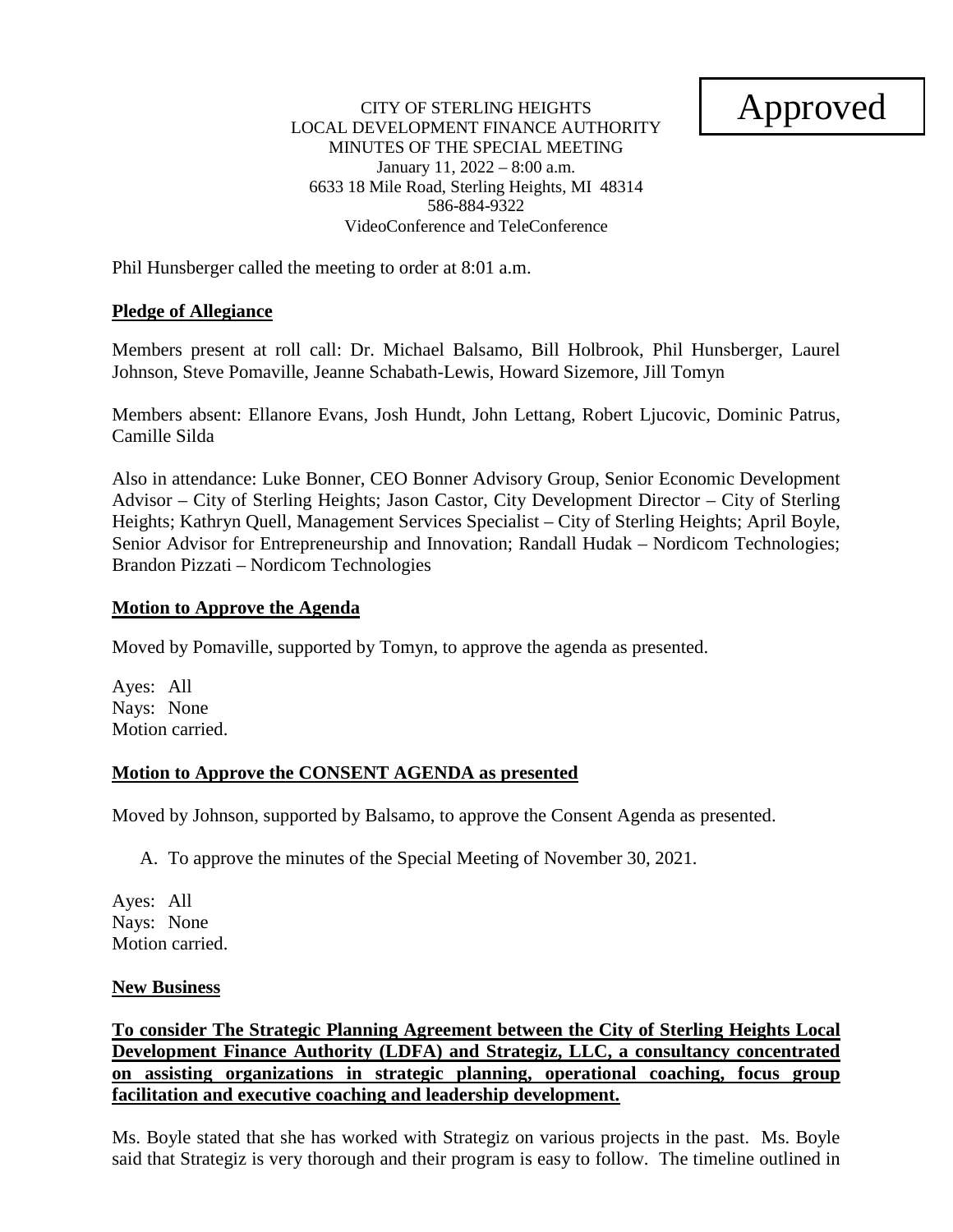the Scope of Work is a  $3 - 4$  month process. A core planning team will be consisting of April Boyle, Luke Bonner, Kathryn Quell, Vicky Rowinski, Stacy Ziarko and possibly a representative from the college. Mr. Pomaville inquired if Kathryn or Luke has met Becky Davenport or Al Herbach. Ms. Quell responded that no, she has not. Mr. Pomaville inquired if Ms. Davenport and Mr. Herbach's bios or resumes could be sent to the Board and in future proposals, that information be included. Mr. Pomaville asked Ms. Boyle if there will be other firms that she will be contracting with for work as well. Ms. Boyle stated that yes, she anticipates there will be and this will be determined based on the strategic plan created by Strategiz. Mr. Hunsberger inquired if there is money in the budget for these expenses. Ms. Quell stated that, in the current fiscal year, we had budgeted \$450,000 for support services. With the termination of the Alchemist contract, there is \$431,000 remaining. Ms. Boyle's contract is \$150,000, so a portion of the remaining money will be funding the Strategiz contract. Ms. Quell stated that the budget for the new fiscal year will be presented to the Board in February and will include anticipated spending in alignment with the plan from Strategiz.

Moved by Balsamo, supported by Johnson to approve the Strategic Planning Agreement between the City of Sterling Heights Local Development Finance Authority and Strategiz, LLC, in the amount of \$18,000.

Ayes: All Nays: None Motion carried.

# **To consider the Cloud Services Agreement between the City of Sterling Heights Local Development Finance Authority (LDFA) and Nordicom Technologies, Inc.**

Ms. Quell stated that the existing contracts for IP phone support, Internet provider, and managed infrastructure support have all reached maturity. Ms. Quell said that she has been working with Randall Hudak, of Nordicom Technologies, and already the building has seen vast improvement in the areas of: internet connection, streamlined IT closet, tenant IT issues, setting up Velocity dedicated email, transferring the domain of the website, printing, and conference room enhancements. Ms. Quell presented a letter of support from Steve Deon, IT Director, City of Sterling Heights, stating full support of the proposed services for IP phones, internet and managed support services. Mr. Hudak has been working with the City's IT department for over five years and is very familiar with the infrastructure and how it relates to Velocity. Mr. Hudak stated the improvements that have been made at Velocity and the developing vision of continuing to bring the building to its IT potential. Mr. Hudak has segmented the tenants. He is planning long term goals to modernize the conference rooms and the phone system is tied to Microsoft 365, allowing for advanced technology.

Moved by Schabath-Lewis, supported by Pomaville to approve the Cloud Services Agreement between the City of Sterling Heights Local Development Finance Authority (LDFA) and Nordicom Technologies, Inc..

Ayes: All Nays: None Motion carried.

# **To consider the Internet Agreement between the City of Sterling Heights Local Development Finance Authority (LDFA) and Windstream Enterprise.**